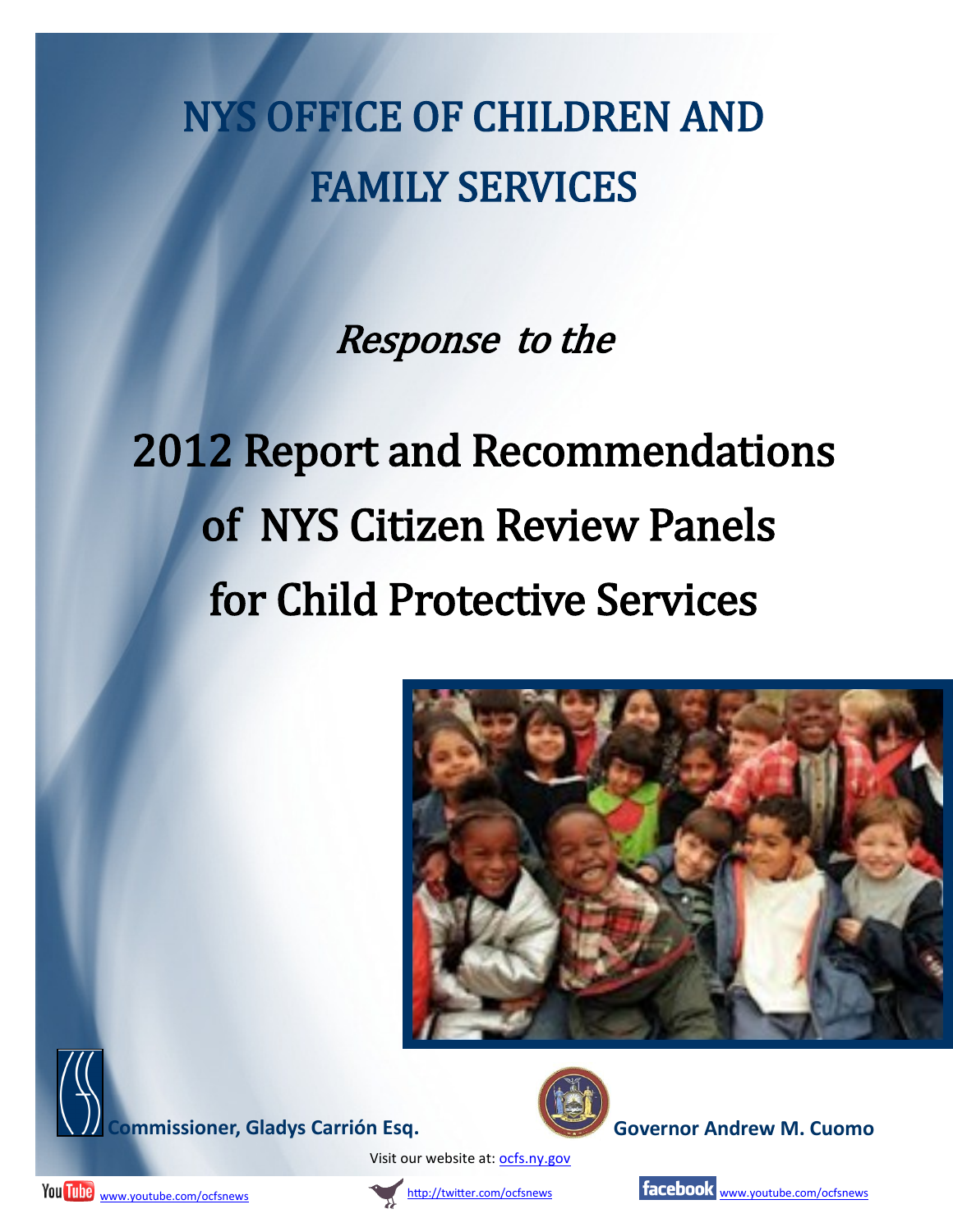### **The Office of Children and Family Services' Response: New York State's Citizen Review Panels 2012 Report and Recommendations**

#### **Introduction**

The New York State Office of Children and Family Services (OCFS) welcomes the opportunity to respond to the recommendations put forth by the Citizen Review Panels for improving child welfare services in New York State. The Panels have offered a thoughtful set of recommendations, and we are appreciative of the opportunity to attend the Panel meetings and to respond to the report. OCFS remains committed to a continued relationship with the Citizen Review Panels and to our shared efforts to improve outcomes for vulnerable children and families.

As the Panels are aware, New York is a state supervised, county administered system which is highly complex. OCFS sets policy and standards, which are locally administered, with performance and compliance monitored by the State. Systemic change in the child welfare system must be "statewide and caseworker deep" to be effective. As has been the case for the last several years, there continues to be limited resources and fiscal challenges within the state requiring us to be more strategic and innovative in our work. OCFS remains committed to working with our stakeholders to provide support and services to those individuals with the greatest needs, and to continue to move forward with our efforts toward systemic change that supports our core mission of promoting the safety, permanency and well-being of our children, families and communities.

#### *Panel Recommendations*

#### **Prevention Funding**

#### **Reimburse open-ended preventive funding at the full 65 percent state share, as called for in New State statute. Revise New York's statute to return to a 75 percent state/25 percent local share for primary prevention and intervention services.**

OCFS continues to share the commitment for open-ended preventive funding, and is working with local departments of social services (LDSS) and authorized voluntary agencies to keep children safely in their homes and to hasten their return home when out-of-home placement is necessary. In this year's enacted budget, the appropriation language for preventive services reimbursement remained uncapped at 62 percent State share and 38 percent local share net of federal funding for the current State fiscal year. We note that the number of children in out-ofhome placements continues to decline, and are confident that the use of primary prevention programs both offered directly by the counties or purchased from community based organizations are making a positive impact.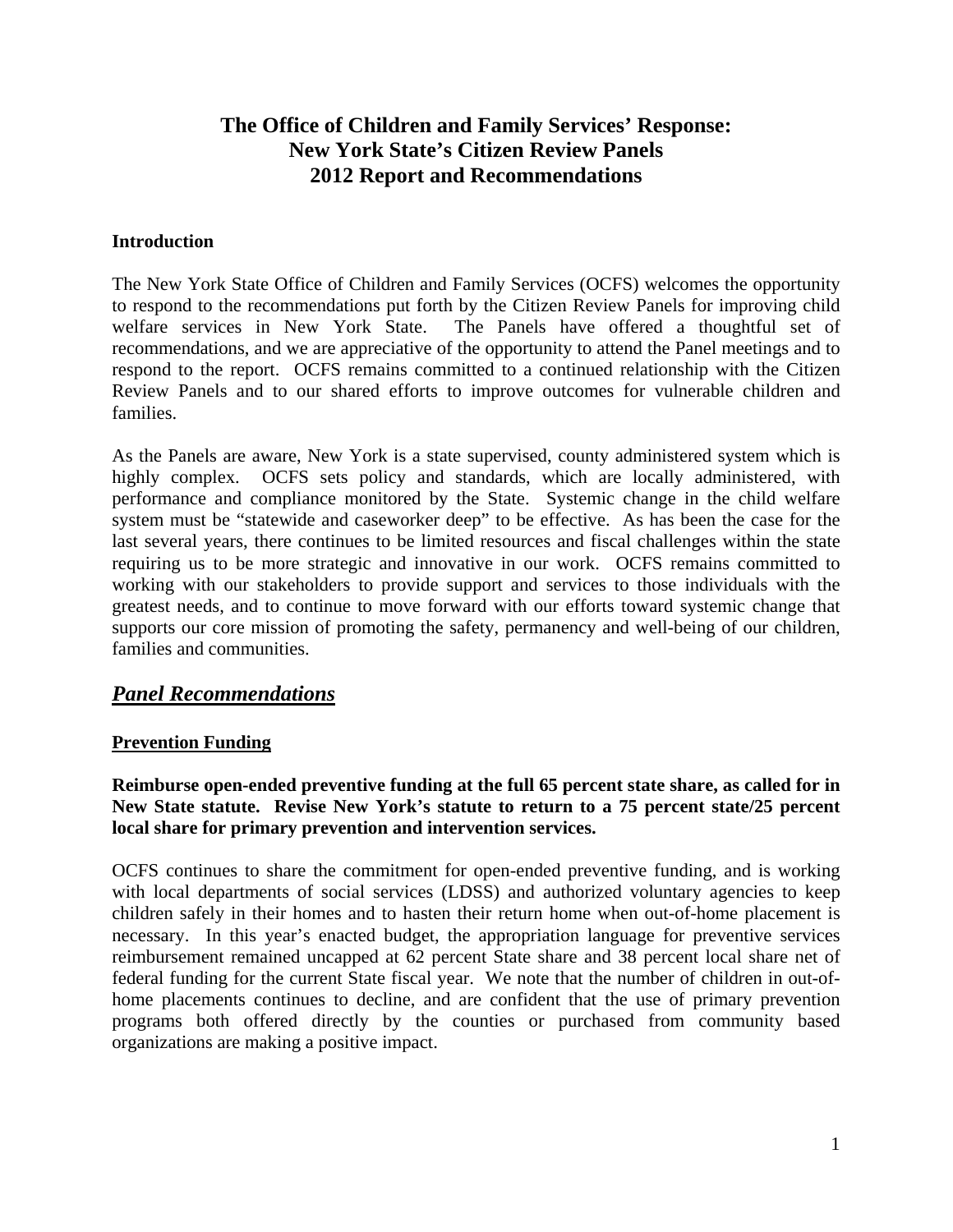

As the above chart demonstrates, the number of children in foster care at the end of 2012 was 20,631, a reduction of four percent over 2011, and a decrease of 45 percent since 2003. Many counties, as well as New York City, continue to utilize evidenced-based preventive services to support families despite coping with decreasing resources.

In the enacted budget of 2012-2013 and again in 2013-2014, \$2 million dollars was made available to support Public/Private Partnerships designed to increase services for at-risk children and youth to prevent involvement with the child welfare and juvenile justice systems and/or to expedite their return home. Applicants were required to leverage private matching funds to support the State funds that were made available through a competitive Request for Proposal process. The projected contract start date is September 2013.

#### **Family Assessment Response (FAR)**

**Continue to support implementation of Family Assessment Response throughout New York State.** 

**Maintain flexibility in funding and regulations to allow local departments of social services to decide how best to implement FAR to meet individual family needs.**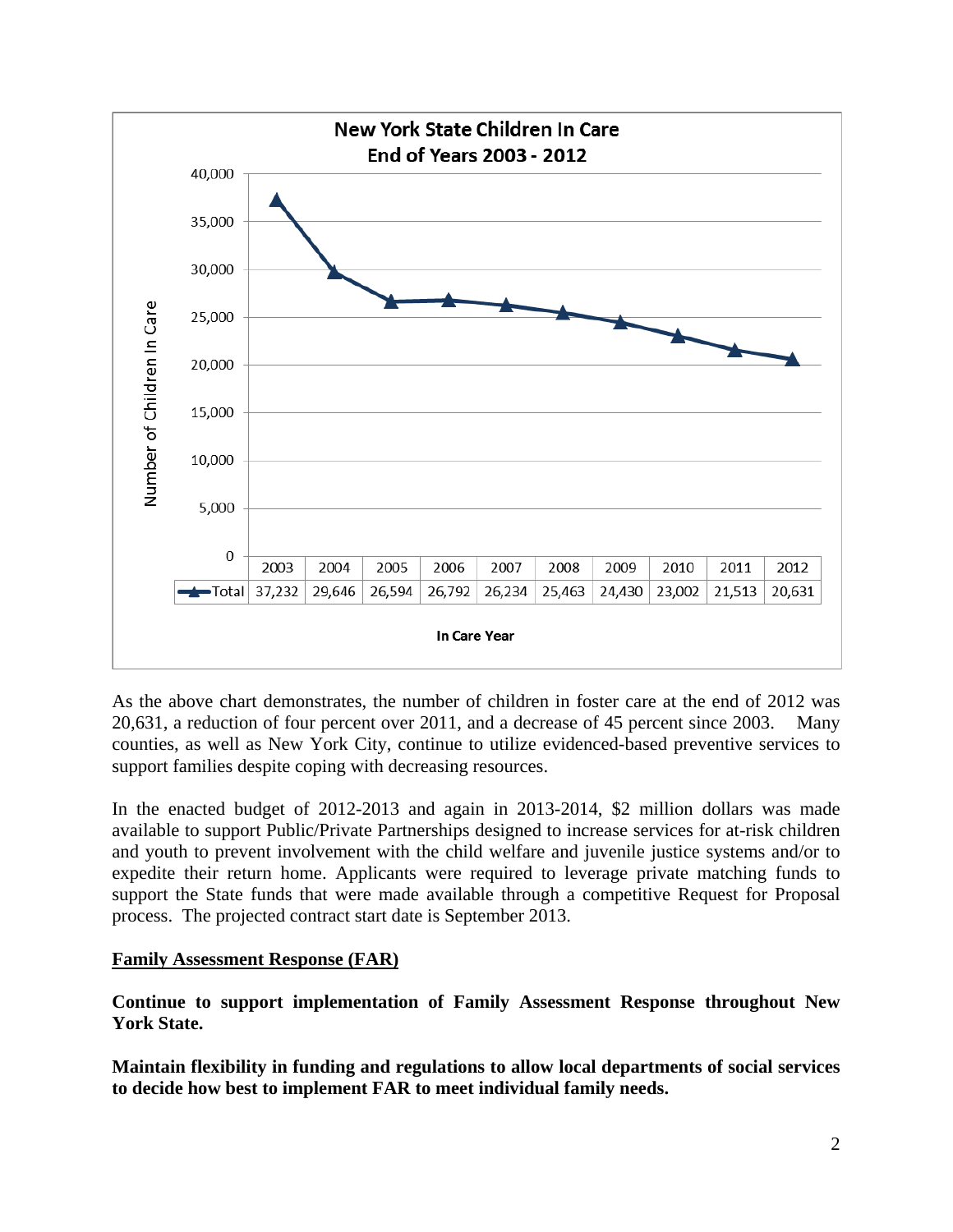FAR has continued to expand across New York State and is currently in 28 counties, with New York City (Queens borough) starting on January 15, 2013. While guidelines already exist, OCFS is currently in the process of developing the formal regulations regarding the implementation of FAR. We have consulted with county child protective stakeholders throughout the process of developing the regulations, and will submit them for public comment before they are finalized and issued.

In 2012, OCFS staff developed a number of tools and resources to support the implementation of FAR. The agency issued two Local Commissioners Memorandums, one that provided information to local social services districts about how to pay for and claim the costs of goods and services to address the needs of families in FAR by using protective services funds, and another to explain the content of new FAR legislation. It also included a new FAR application, intended to clarify and simplify the application process for local districts. OCFS staff continued to develop tools that could be used by local districts in planning FAR implementation and by caseworkers in working with families. OCFS also initiated a FAR page on the OCFS Internet website, which provides information about FAR for the public, including families participating in FAR.

During 2013, OCFS will focus on increasing its capacity and the capacity of FAR counties to support quality, effective FAR services. We are accomplishing this through a variety of approaches and partnerships which include:

- Supporting the expansion of the size of the FAR program in several counties such as Suffolk and Westchester through training and coaching provided through our partnership with the Butler Institute for Families (Butler Institute);
- Partnering with Ulster and Tioga counties to develop their FAR programs, train their staff and to implement FAR;
- Continuing to support the implementation of FAR in Queens through our partnership with Casey Family Programs.
- Conducting case reviews with our Round 1 and Round 2 counties to continue to improve practice;
- Providing a series of webinars for all FAR staff throughout the state in order to further develop their capacity to provide and document FAR services;
- Meeting with teams from all of the FAR counties, Butler Institute and Casey Family Programs to assess the growth, development, successes and challenges of FAR over the past five years and to jointly develop plans of action to address challenges and build on successes;
- Continuing efforts to build our own New York State-based training capacity through a series of Train-the-Trainer events with our university-based training partners and Butler Institute;
- Developing the capacity of our own Home and Regional Office staff to support FAR through training and coaching with Butler Institute and experienced OCFS FAR supporters; and
- Launching a new build of CONNECTIONS, our child welfare/ child protective services case documentation system, that is specifically designed to support FAR documentation and case management.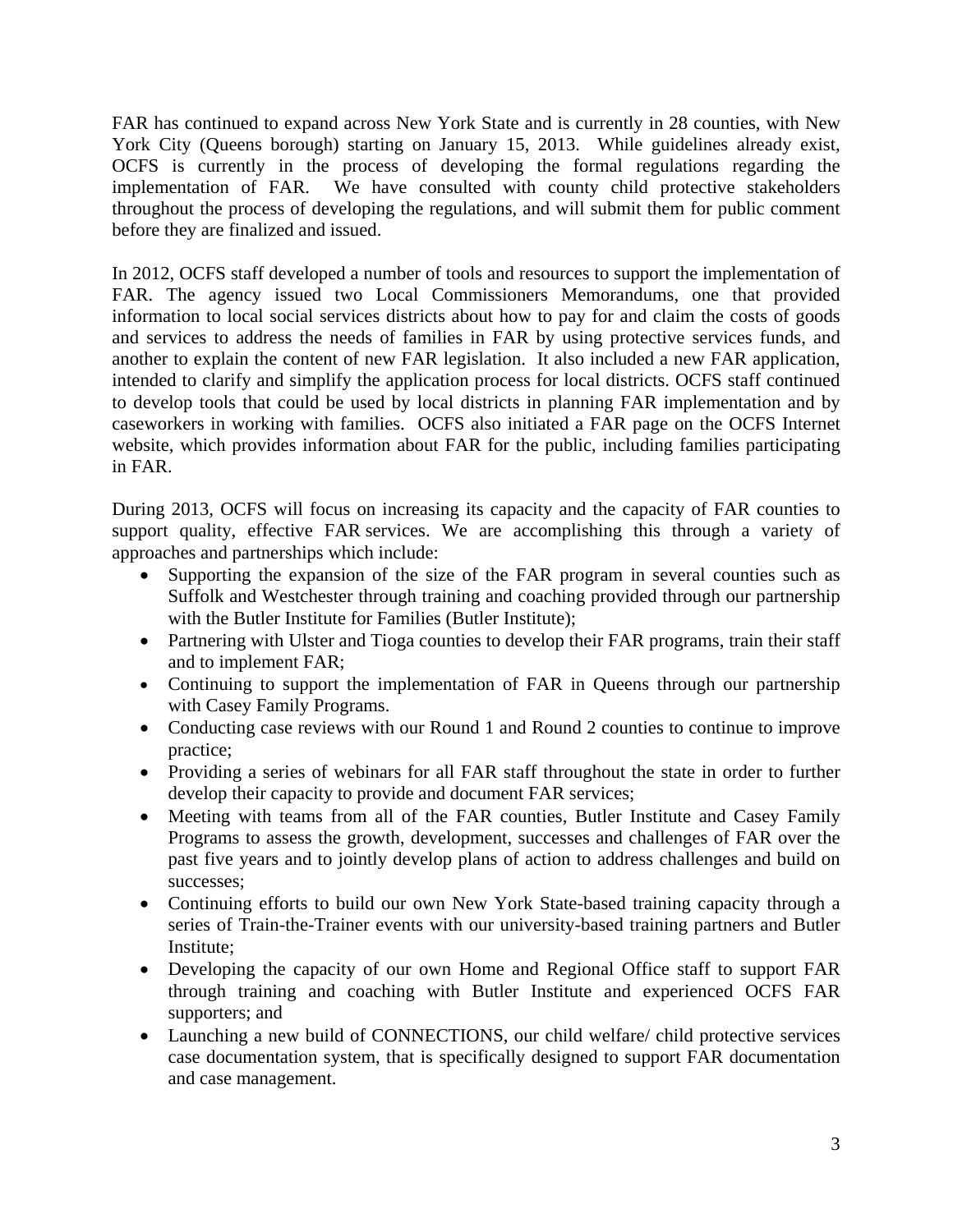#### **Home Visiting**

#### **Develop a five year plan to implement and fund universal maternal, infant and early childhood home visiting in New York State.**

OCFS supports the concept of implementing a universal maternal, infant and early childhood home visiting program. While funds have not been appropriated to do a universal program, OCFS, through the enacted 2012-2013 State budget, received \$23.3 million to provide funding for 37 Healthy Family New York (HFNY) programs. The 2013-2014 enacted budget provides for the same level of funding, which will allow us to continue these programs. OCFS, working with the NYS Department of Health (DOH), received additional federal funds to support four additional programs in 2012, and in 2013 and an additional \$1 million in federal funding will go to support one or two maternal, infant and early childhood home visiting programs.

Additionally, OCFS has been partnering with DOH, the Council on Children and Families, the Schuyler Center for Analysis and Advocacy and other advocates to explore system building at the local level. One such program of interest is the partnership between the HFNY program and the Nurse Family Partnership in the Bronx, which is exploring the use of universal triage and referral system to better serve families in that area.

#### **Kinship Guardianship**

#### **Fund Kinship Guardianship Assistance Programs (KinGAP) as an uncapped permanency option with no reduction to the Foster Care Block Grant.**

#### **Restore funding for Kinship Caregivers Programs.**

OCFS is pleased that the Kinship Guardianship Assistance (KinGAP) program is a key component of the child welfare system in New York, and is taking root in the local governments. As you know, changing the funding of the KinGAP will require legislative action. The 2013- 2014 enacted State budget maintains funding for the KinGAP program for an additional year as part of the Foster Care Block Grant. It is anticipated that districts will realize administrative savings for youth placed in KinGAP as eligibility for the program is limited to children who are unlikely to return home or be adopted and therefore, may have otherwise continued in foster care.

The KinGAP program continues to grow. As of March 28, 2013, a total of 129 children have been discharged from foster care to a KinGAP arrangement since the program went into effect in April 2011. An additional 123 KinGAP applications have been approved by the local district, but haven't been finalized in court yet, and 30 applications are pending.

OCFS is continuing to promote KinGAP across the state and is regularly monitoring the KinGAP statistics as well as providing tools and assistance to districts for their KinGAP work. We are also working closely with counties to support their efforts to find families for children at risk of placement while providing them with the full array of options available to support kinship care.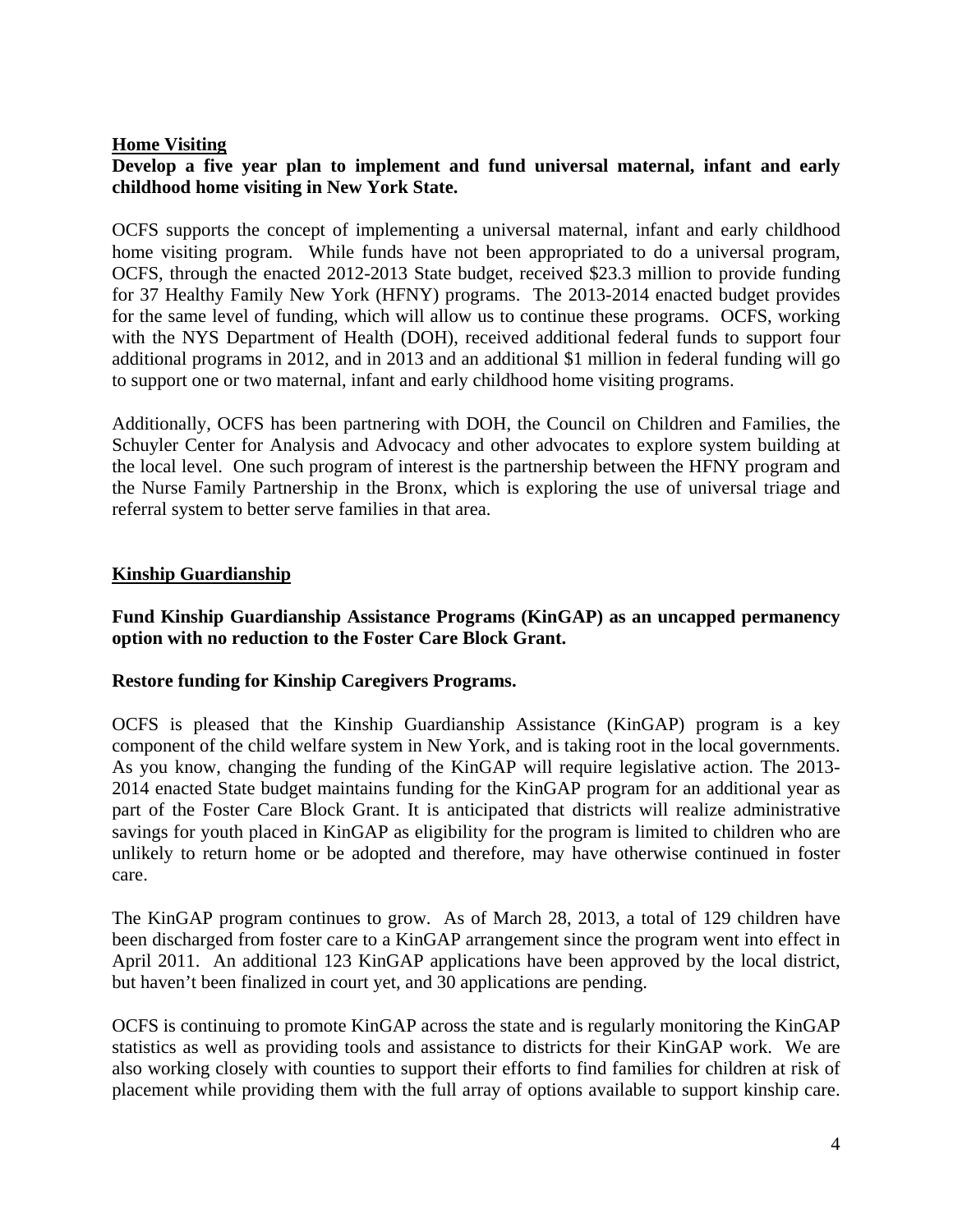We are currently funding eight Kinship Caregivers programs, and will look to continue these programs in 2013. The Navigator Program, aimed at supporting relatives, is also funded through state and federal monies. OCFS has also included information about KinGAP and Kinship Care on our OCFS website (ocfs.ny.gov).

Additionally, a total of 17 counties and four authorized voluntary agencies have been trained by Hillside Children's Center on Family Finding. Family Finding is a model that seeks to identify family relationships where they had not been previously known, and supports the development of long- term family connections. In 2013, OCFS once again dedicated additional funds to further this training. The training works with caseworkers and supervisors in identifying and locating family members for children placed in foster care and to assist in building lasting relationships and explore permanency options.

#### **Educational Neglect**

**Eliminate educational neglect as a basis for child protective reporting for children 13 and older.** 

**Identify effective practices to reduce absenteeism, educate school district personnel about these practices, and support the implementation of promising models throughout school districts in New York State.** 

As noted in last year's response to this recommendation, the elimination of educational neglect as a basis for a child protective report for children age 13 and older will require legislative action. This issue did not gain political traction during the 2012 or 2013 legislative sessions to date.

Many counties that are implementing FAR have reported that educational neglect reports are more appropriately managed through this differential response approach. Families often need support and assistance when older youth are not attending school, and FAR is viewed as a more viable option than an investigative response.

OCFS has collaborated with Inside Schools, Pipeline Winning Strategies, and NYC Children's Defense Fund to heighten awareness about this issue and identify and promote social service/education strategies to reduce CPS reporting of education neglect cases. The Child Welfare Organizing Project has also consulted with OCFS on its Administration for Children's Services Department of Education educational neglect diversion model.

#### **Disproportionate Minority Representation (DMR)**

**Continue to address and seek to eliminate racial and ethnic disproportionality and disparities by expanding OCFS's work to additional counties through the use of data informed and data driven strategies.** 

**Recruit more racially and ethnically diverse and bi-lingual staff to child welfare.**